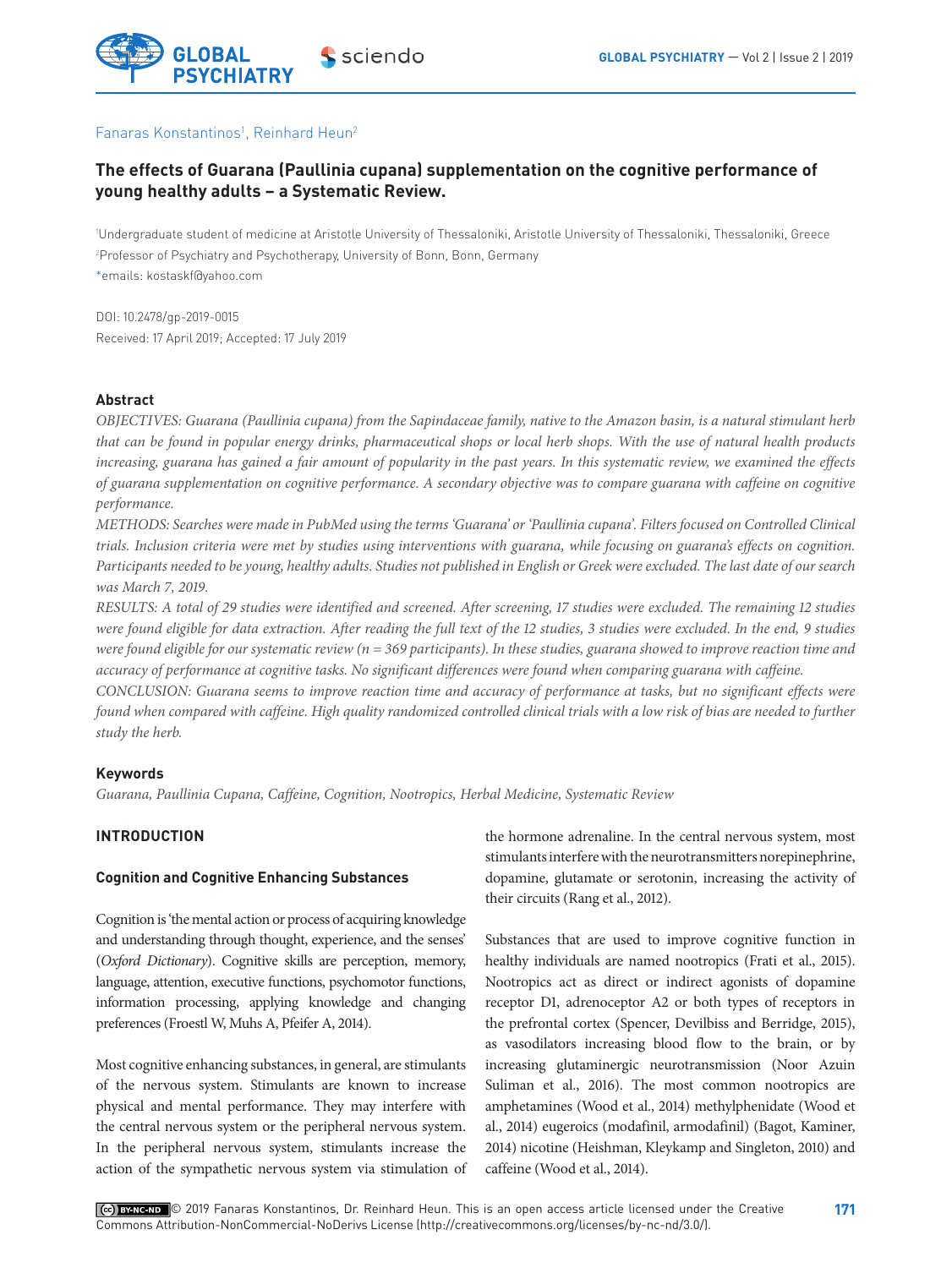Numerous cognitive tests are available for the assessment of cognition. However, with the completion of this systematic review, we have encountered great heterogeneity of cognitive tests across studies. In order to perform a meta-analysis of the outcome results, such heterogeneity must be eliminated. Thus, we propose the CDR computerized assessment system (Keith A. Wesnes, 2000) for the evaluation of the effects of guarana on cognition accompanied by the Serial of 3s and Serial of 7s tasks. The CDR battery has been found sensitive for the assessment of the cognitive effects of herbal extracts and can be used to both mentally impaired and healthy participants (Kennedy, 2004). The tests included in the CDR battery system are immediate/ delayed word recall, word recognition, picture recognition, simple reaction time, digit vigilance, choice reaction time, numeric working memory and spatial working memory. The measurements of the single tests of the battery are combined into five cognitive outcome factors: 'Speed of Attention' factor, 'Speed of Memory' factor, 'Accuracy of Attention' factor, 'Secondary Memory' factor and 'Working Memory' factor. The battery may be accompanied with other cognitive tests, such as the Serial of 7s or Serial of 3s. The Serial of 7s test was proposed in 1942 Hayman and has been used for decades for the evaluation of memory and concentration by neurologists and psychiatrists. The simplicity of the test and its diachronic use make it a great supplementary cognitive test next to the CDR battery.

#### **Guarana**

Guarana (Paullinia cupana) is a plant that is very common in Latin America and is widely used in Brazil. the plant's seeds are about the size of coffee beans. Guarana beans contain about double the concentration of caffeine found in coffee beans (3.6–5.8% caffeine, compared to 1–2% found in coffee beans) (WebMD 2017).

The caffeine found in guarana, is named 'guaranine'. Guaranine is a synonym of caffeine (Liguori, Hughes, Grass, 1997). Guarana plants contain guaranine, as a defense mechanism against herbivore animals (Nathanson JA, 1984). Other than guaranine, guarana contains theophylline and theobromine (Espinola et al., 1997), as well as tannins, catechins, epicatechins (Haskell et al., 2006), which may contribute to a different behavioural effect from caffeine (Duchan, Patel, 2010).

Guarana has been used for centuries in North America and the Amazon (Henman, 1982; as cited by Haskell et al., 2006) as a stimulant and a nootropic. Native tribes have used the herb as an aphrodisiac, as an energy and endurance booster and as a wakefulness agent. In modern days, guarana is used for it's cognitive and physical enhancing properties. It is brewed in tea, eaten raw or supplemented in capsules. Also, it has become a very popular ingredient of mainstream energy drinks (van den Eynde et al., 2008). It is usually found at low concentrations in energy drinks and is thought to enhance the stimulating properties of caffeine.

Studies made on guarana show that the herb improves decisionmaking performance (Pomportes et al., 2014), temporal performance (Pomportes et al., 2017), task performance (Kennedy et al., 2004), working memory and attentional processing (Scholey et al., 2013). Promising effects in some cognitive domains were found by Haskell et al. (2007), Kennedy et al. (2004), Scholey et al. (2013) and Nehlig (2010).

We decided to perform this systematic review on guarana because of the increasing popularity of the herb. Guarana has been used for centuries in Latin America. In the modern age, the introduction of energy drinks and the trend of society towards Natural Health Products (NHPs), has boosted the worldwide market of guarana (Future Market Insights, 2016). A herb that was once used by indigenous tribes in the Amazon has now found it's way into local herb shops, popular energy drinks and pharmaceutical shops. In this review, we examine the effects of guarana (Paullinia cupana) on cognition. A secondary objective is to compare guarana with caffeine on cognitive performance. Such a comparison aims to evaluate the role of different compounds found in guarana and their possible synergy with guaranine.

#### **METHODS**

#### **Type of Study**

The study was a systematic review. Searches were made in PubMed. Search terms were 'Guarana' or 'Paullinia cupana'. The PubMed filter was customized to 'Controlled Clinical Trial'. The search was performed according to the Preferred Reporting Items for Systematic Reviews and Meta-Analysis (PRISMA criteria; Moher D et al., 2009). The last date of our search was March 7, 2019.

#### **Study Selection**

We selected studies using the following inclusion criteria:

a) The study must use an intervention containing guarana.

b) The study must examine the effects of the guarana intervention on cognition.

c) The population must be young adults. Young adults were defined as those who were younger than 45 years old. This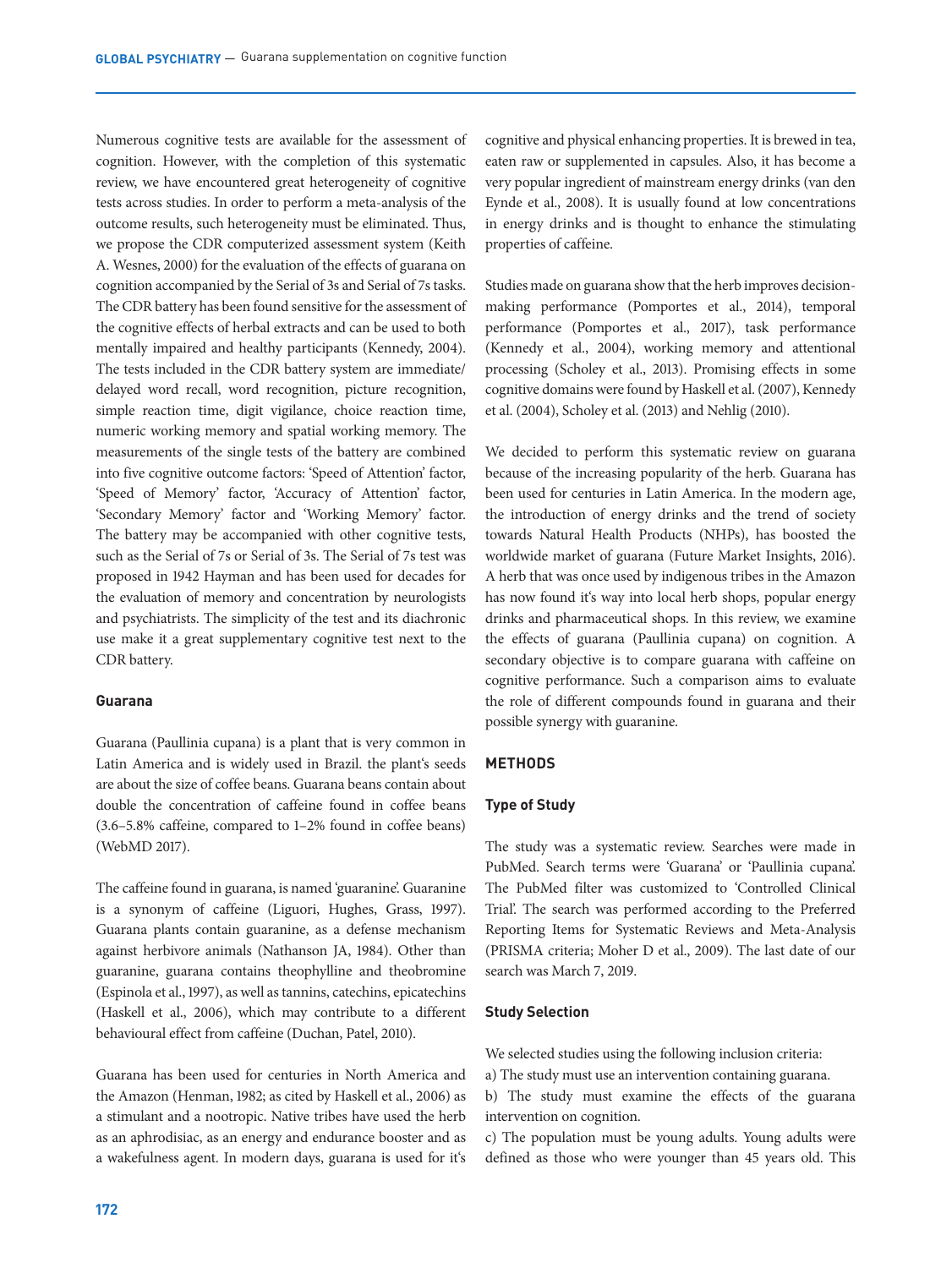

*PRISMA Flowgraph Methods & Results of PubMed Database Search*

**Figure 1. PRISMA Flowgraph Methods & Results of PubMed Database Search** 

age criterion was set to eliminate participants with possible cognitive deficiencies. Research suggests that cognitive decline may start as early as the age of 45 years (The BMJ, 2012). d) The population must consist of healthy adults. Healthy participants were defined as those who were not systematically taking any illicit, over-the counter or medication drugs and free from psychiatric or neurological disorders.

e) Must be a controlled-clinical trial.

We excluded studies using the following criteria:

a) The studies that were not published in the English or Greek language were excluded.

b) No criteria on the date of publication were set

#### **Risk of Bias**

Of the 9 controlled clinical trials included in our review, 7 were randomized controlled clinical trials and 2 were nonrandomized controlled trials. The 2 non-randomized controlled trials were assumed to have a relatively high risk of bias. The risk of bias for the 7 randomized controlled trials was assessed with the Cochrane tool for assessing risk of bias (Julian P T Higgins et al., 2011). The results are presented in figures 2 and 3.Studies using mixed guarana interventions were thought to have a relatively high risk of bias, even if the trial was conducted

in a manner to eliminate bias. From the 7 randomized controlled trials included, 2 studies used guarana interventions with ginseng and vitamins, while 4 studies used guarana interventions with vitamins. The 2 studies with the guarana/ ginseng interventions were thought to have a high risk of bias. Even though current research has not confirmed a nootropic effect of ginseng (Geng J et al., 2010), the herb is considered a popular nootropic in eastern societies. We did not exclude the 2 studies using guarana/ginseng interventions, but we must be cautious with the results they provide. The 4 studies using guarana interventions with multivitamins were also thought to have a potential risk of bias, but in a lesser degree. Regarding multivitamin supplements and cognitive performance (Grima NA et al., 2012) reported at their systematic review and metaanalysis, that multivitamin supplements were found to enhance immediate free recall memory but no other cognitive domains. The application of the Cochrane tool revealed that only 4 out of the 7 randomized controlled trials had a 'low risk of bias' score for at least 4 out of the 7 sections of the tool. Three of these studies used guarana interventions with multivitamins and one study used guarana intervention with ginseng and multivitamins. The latter was considered to have a potentially high risk of bias. In the end, a total of 3 studies were considered to have a relatively low risk of bias, the results of which are also presented individually.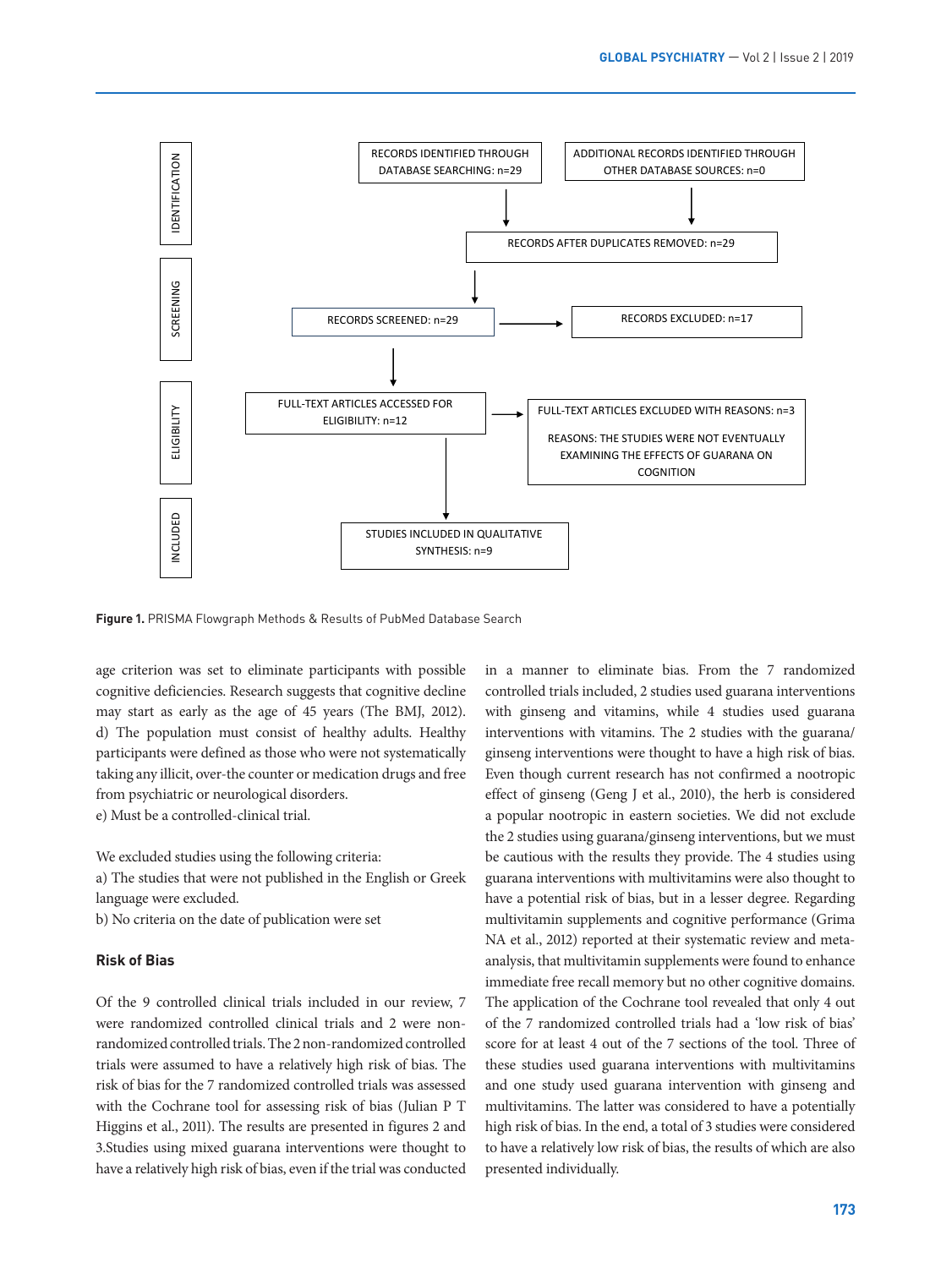





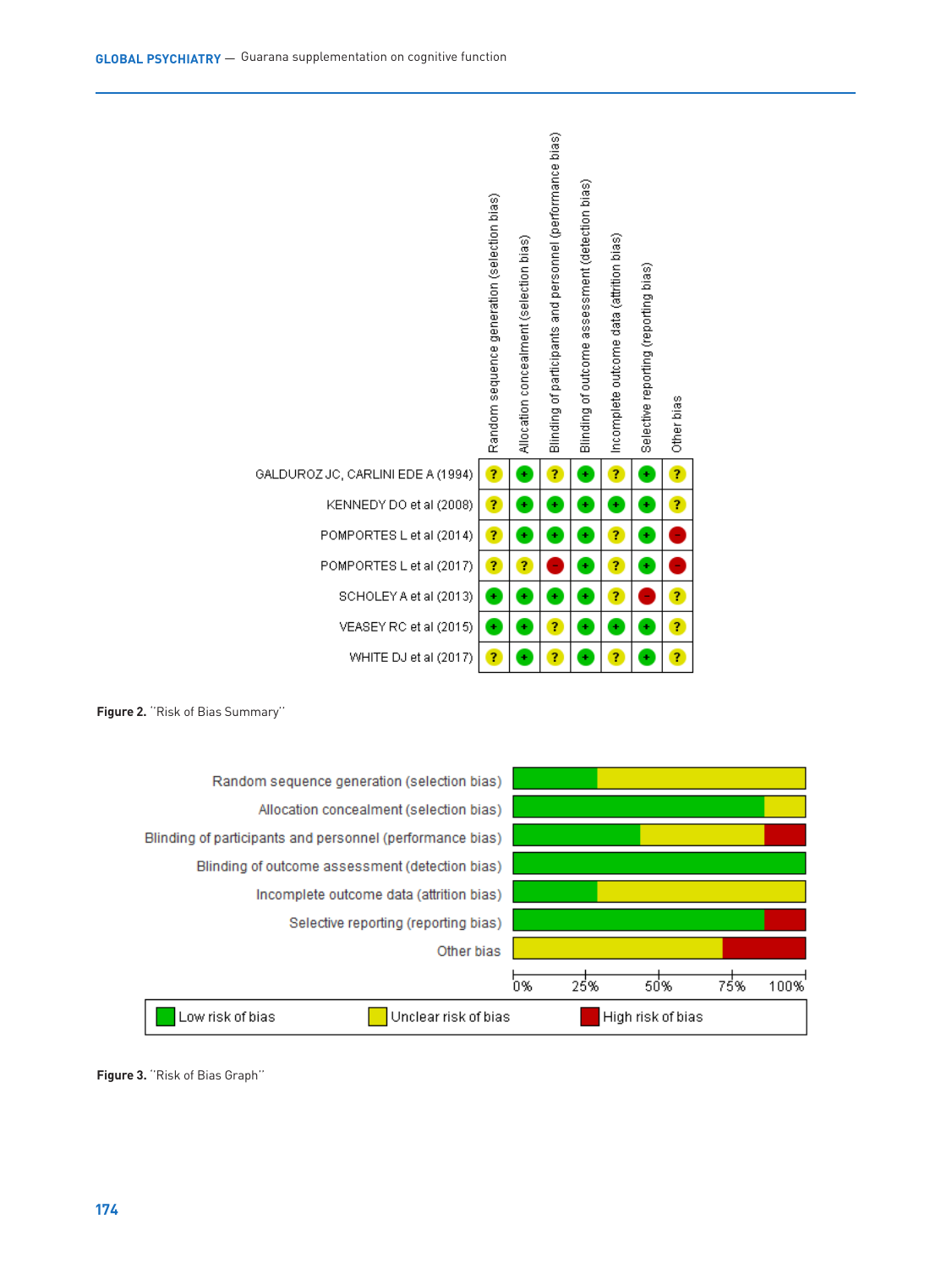#### **RESULTS**

#### **Data extraction**

One author independently extracted the data. After using the methods, a total of 29 controlled clinical trials were identified. All of the 29 trial abstracts were screened. After screening, 17 papers were excluded. These papers were excluded because they focused on guarana's effect on weight loss, metabolic parameters, blood pressure, heart rate, antiaging properties, anorexia, fatigue, physical endurance, depression, anxiety or used elderly participants.

The full-text of the remaining 12 papers was read. Three papers were excluded after full-text reading. These studies were excluded because they were eventually examining guarana's effects on mood parameters and did not use any cognitive assessing tasks. All in all, 9 papers were found eligible for our study, 7 of which were randomized controlled trials and 2 were controlled trials. Five of the studies were published between the years 2010–2017, three of the studies were published between the years 2004–2008 and one study in 1994.

#### **Included Studies**

A total of nine studies were included in our systematic review. Seven of the studies were randomized controlled trials and two were controlled trials. With the use of the Cochrane Risk of Bias tool, we concluded that more than 50% of the randomized controlled trials used, shared a high risk or an unclear risk of bias in the domains of 'random sequence generation', 'blinding of participants and personnel', 'blinding of outcome assessment' and 'incomplete outcome data'. Low risk of bias was detected for more than 50% of the studies, in the domains of 'allocation concealment' and 'selective reporting'.

The total population of the included studies consisted of 369 participants, aged 18–45 years, who were not systematically taking any illicit, over-the-counter or medication drugs and who were free from psychiatric or neurological disorders. All participants were non-smokers and abstained from caffeine and alcohol at least 10 hours from testing.Regarding the interventions, three included studies used the intervention of guarana extract at the doses of 75 mg (10% caffeine); 500 mg (2% caffeine); 37.5 mg, 75 mg, 150 mg, 300 mg all at 10% caffeine. Four included studies used the intervention of a multivitamin/ mineral supplement with added guarana (222.2 mg containing 40 mg of caffeine). One included study used the combination of vitamin/mineral /guarana (300 mg) and ginseng (100 mg) and another included study used a supplement of guarana complex

 $(37.5 \text{ mg of guarana} + 12.5 \text{ mg ginseng} + 22.5 \text{ mg vitamin C}).$ Comparisons were made with multivitamin supplements, caffeine extract, carbohydrates, ginseng or placebo.

The included studies used various methods to assess the effects of the intervention on cognition, and thus, heterogeneity of methods across studies was present. Two studies used the Cognitive Drug Research (CDR) computerized assessment battery and two studies used the Cognitive Demand Battery. One study used the Digit Span, the Free Recall, the Digit Symbol, the Cancellation Test and the Mosaic test, while another study used the COMPASS and standard cognitive tasks. A go/no-go task and a simple reaction time task was used from an individual study, while the Duration-Production Task with the Simon Task was used from another. The A-X CPT task and IT task with the use of fMRI was used from an included study. Finally, one of the studies which used the Cognitive Demand Battery, also used fMRI imaging of the participants after guarana supplementation.

An overview of the PICOS, the duration and the control groups for each individual study used in our review, is presented in table 1.

### **MAIN FINDINGS – GUARANA AND COGNITION**

The main findings of our systematic review are presented in sections of different cognitive domains, which seem to be influenced by guarana supplementation. The results are presented with P values for significant results. Effect sizes were not reported across the included studies and Eta squared could not be calculated. Thus, the Cohen's D was calculated when possible by the authors of this review and was reported for each significant outcome (Jacob Cohen, 1988). Our findings on the comparison between guarana and caffeine are reported in a separate section. Results from low risk of bias studies are presented both in the main findings section and also individually.

### **Reaction Time**

Statistically significant improvements in reaction time at tasks were reported across studies. Specifically, Kennedy DO et al. (2004) reported statistically significant improvements of reaction time for the guarana treatment group at the digit vigilance task at 4 hours ( $p < 0.05$ ;  $d = 0.47$ ) and at 6 hours ( $p$  $<$  0.0005; d = 0.8) post-dose in comparison with the placebo group. At the choice reaction time task, statistically significant improvements for the guarana treatment group in comparison with the placebo group were reported at 1 hour ( $p < 0.05$ ; d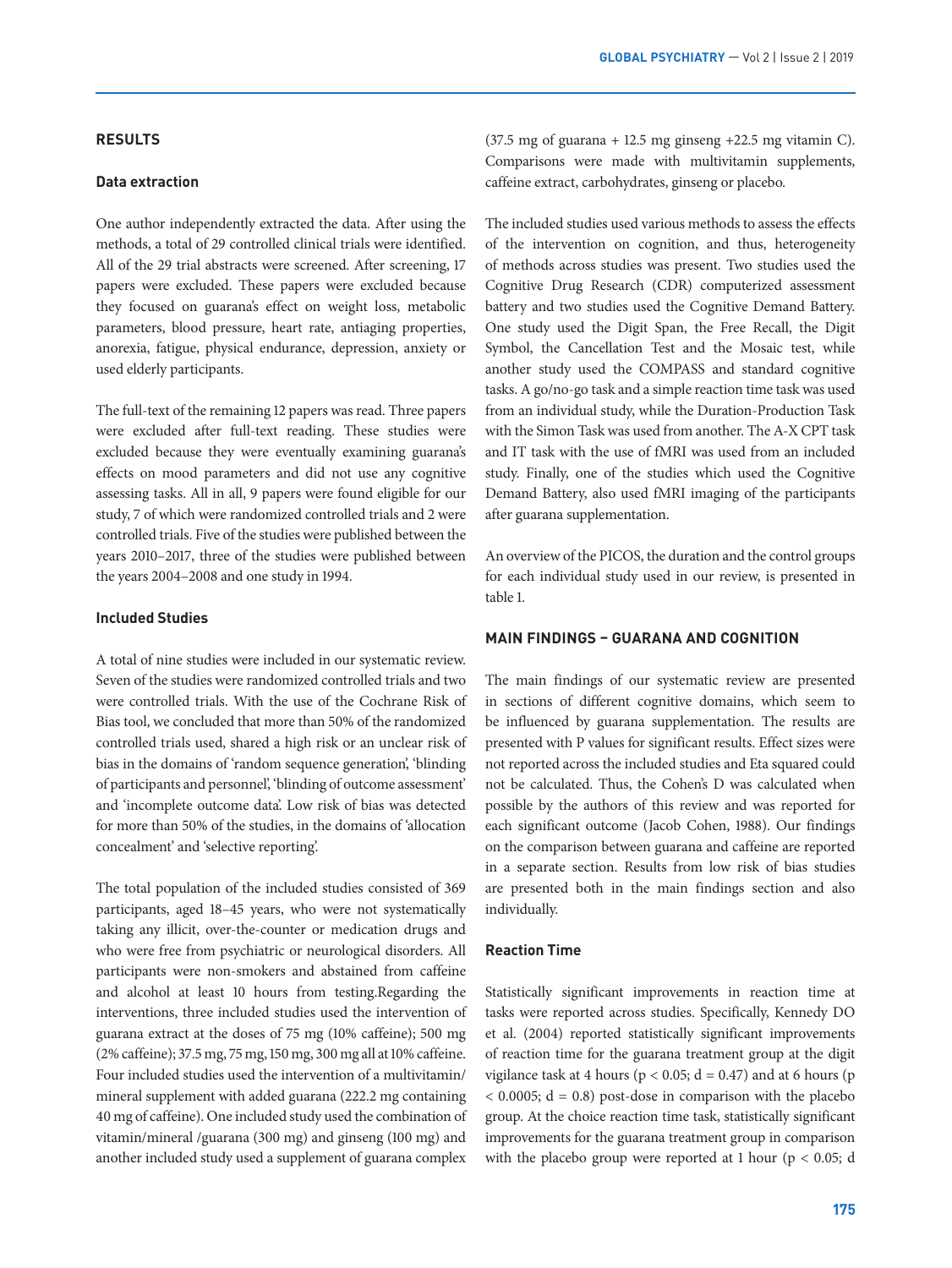**Table 1.** PICOS, Duration and Control groups of Individual Studies Used

| <b>REFERENCE</b>                        | <b>STUDY TYPE</b>                                                                                | <b>POPULATION</b>                                                                                                                          | <b>INTERVENTION</b>                                                                | <b>COMPARISON</b>                                            | <b>OUTCOME</b>                                                                                                                 | <b>DURATION</b>                                                                                                      | <b>CONTROL</b>                                                        |
|-----------------------------------------|--------------------------------------------------------------------------------------------------|--------------------------------------------------------------------------------------------------------------------------------------------|------------------------------------------------------------------------------------|--------------------------------------------------------------|--------------------------------------------------------------------------------------------------------------------------------|----------------------------------------------------------------------------------------------------------------------|-----------------------------------------------------------------------|
| GALDUROZ<br>JC, CARLINI<br>EDE A (1994) | Double Blind<br>Randomized<br><b>Controlled Trial</b>                                            | 30 Healthy<br>participants (mean<br>age 28); 6 males;<br>24 females                                                                        | 500mg of guarana                                                                   | 12.5mg of<br>caffeine;<br>placebo                            | Guarana's effects<br>on cognition and<br>mood                                                                                  | 1 familiarization<br>visit and 2<br>experimental<br>visits<br>conducted<br>with a 24h<br>difference.                 | 10<br>participants<br>used<br>caffeine; 10<br>participants<br>placebo |
| <b>HASKELL</b><br>C.F. et al<br>(2007)  | Double-Blind.<br>Counterbalanced,<br>Placebo-<br><b>Controlled Study</b>                         | 26 Healthy<br>participants<br>(mean age 21.38; 8<br>males, 18 females)<br>5 participants<br>excluded                                       | $37.5 \text{mg} / 75 \text{mg}$<br>150mg/300mg/<br>quarana capsules                | Placebo                                                      | Behavioral and<br>Cognitive effects<br>of Guarana<br>supplementation                                                           | 1 training<br>session and 5<br>study days                                                                            | Each<br>participant<br>was his own<br>control                         |
| <b>KENNEDY</b><br>DO et al<br>(2004)    | Double-Blind,<br>Counterbalanced,<br>Placebo-<br><b>Controlled Study</b>                         | 28 Healthy<br>participants (mean<br>age 21.4; 9 males,<br>19 females)                                                                      | 75mg of Guarana;<br>200mg of Ginseng;<br>75mg guarana/<br>200mg ginseng            | Placebo                                                      | Cognitive and<br>Mood effects<br>of guarana<br>supplementation.                                                                | 1 familiarization<br>day; 4<br>experimental<br>days all 7 days<br>apart                                              | Each<br>participant<br>was his own<br>control                         |
| <b>KENNEDY</b><br>DO et al<br>(2008)    | Double-Blind,<br>Randomized,<br>Placebo-<br>Controlled.<br>Parallel Groups<br>Study              | 130 Healthy<br>participants (mean<br>age 20.98; 60<br>males, 70 females)<br>3 participants were<br>later excluded<br>from the study.       | Vitamin/Mineral/<br>Guarana (222.2mg)<br>capsules                                  | Placebo                                                      | The acute effects<br>of guarana on<br>cognition.                                                                               | 1 familiarization<br>day and 14<br>days later, 1<br>experimental<br>day                                              | 64<br>participants<br>on placebo                                      |
| <b>POMPORTES</b><br>L et al (2014)      | Randomized,<br>Double-Blind<br>Crossover Design                                                  | 56 Healthy<br>participants (mean<br>age of males<br>27.7; mean age of<br>females 29.5; 32<br>males, 24 females)                            | Vitamin/Mineral/<br>Guarana (300mg)<br>/Ginseng (100mg)<br>supplement              | Caffeine<br>supplement;<br>Placebo                           | Cognitive<br>performance<br>after guarana<br>supplementation.                                                                  | 3 separate<br>sessions with<br>at least 48h<br>difference.                                                           | Each<br>participant<br>was his own<br>control                         |
| <b>POMPORTES</b><br>L et al (2017)      | Randomized<br>Controlled<br>Counterbalanced<br>Cross-over Study                                  | 24 Physically<br>active participants<br>(mean age 26; 16<br>males, 8 females)                                                              | Guarana complex<br>(37.5 mg of<br>guarana+12.5 mg<br>ginseng +22.5 mg<br>Vitamin C | Carbohydrate<br>complex/<br>67mg Caffeine/<br>Placebo        | Cognitive<br>performance<br>during a 40-min<br>submaximal<br>exercise                                                          | 1 preliminary<br>session:<br>1 training<br>session; 4<br>experiment-al<br>sessions (2 per<br>week)                   | Each<br>participant<br>was his own<br>control                         |
| <b>SCHOLEY A</b><br>et al (2013)        | Double-Blind,<br>Placebo-<br>Controlled,<br>Randomized,<br>Balanced<br>Crossover Design          | 20 Healthy<br>participants<br>(mean age 28.35; 8<br>males, 12 females)<br>+5 Healthy<br>participants (mean<br>age 28.4) in fMRI<br>testing | Multivitamin<br>supplement<br>with 222.2mg of<br>guarana                           | Multivitamin<br>supplement<br>without<br>quarana;<br>placebo | Effects of<br>multivitamin/<br>quarana<br>preparation<br>on cognitive<br>performance and<br>fMRI imaging.                      | 1 practice visit<br>and 3 study<br>days                                                                              | Each<br>participant<br>was his own<br>control                         |
| <b>VEASEY RC</b><br>et al (2015)        | Placebo-<br>Controlled,<br>Double-Blind,<br>Randomized,<br><b>Balanced Cross-</b><br>Over Study  | 40 Healthy<br>participants<br>$(Aqe: 21.4 \pm 3.0)$<br>years; 40males, 0<br>females)                                                       | Multivitamin and<br>mineral complex<br>with guarana<br>[222.2 mg]                  | Placebo                                                      | Effect of<br>multivitamin<br>preparation with<br>guarana on the<br>cognition and<br>mental fatigue<br>after fasted<br>exercise | Visit 1; (at least<br>after 48hl Visit<br>2; (at least after<br>48h) Visit 3; (at<br>least after 7<br>days) Visit 4. | Each<br>participant<br>was his own<br>control                         |
| WHITE DJ et<br>al (2017)                | Double-Blind,<br>Placebo-Controlled,<br>Randomized,<br><b>Balanced Crossover</b><br>Design Study | 20 Healthy<br>participants (mean<br>age 28.35) of which<br>2 were excluded<br>from SSVEP                                                   | Multivitamin<br>supplement with<br>quarana (222.2)<br>mg)                          | Multivitamin<br>supplement<br>without<br>guarana;<br>placebo | Cognitive effects<br>of multivitamins<br>with/ without<br>guarana and fMRI<br>imaging                                          | 1 familiarization<br>visit and 3<br>testing visits.                                                                  | Each<br>participant<br>was his own<br>control                         |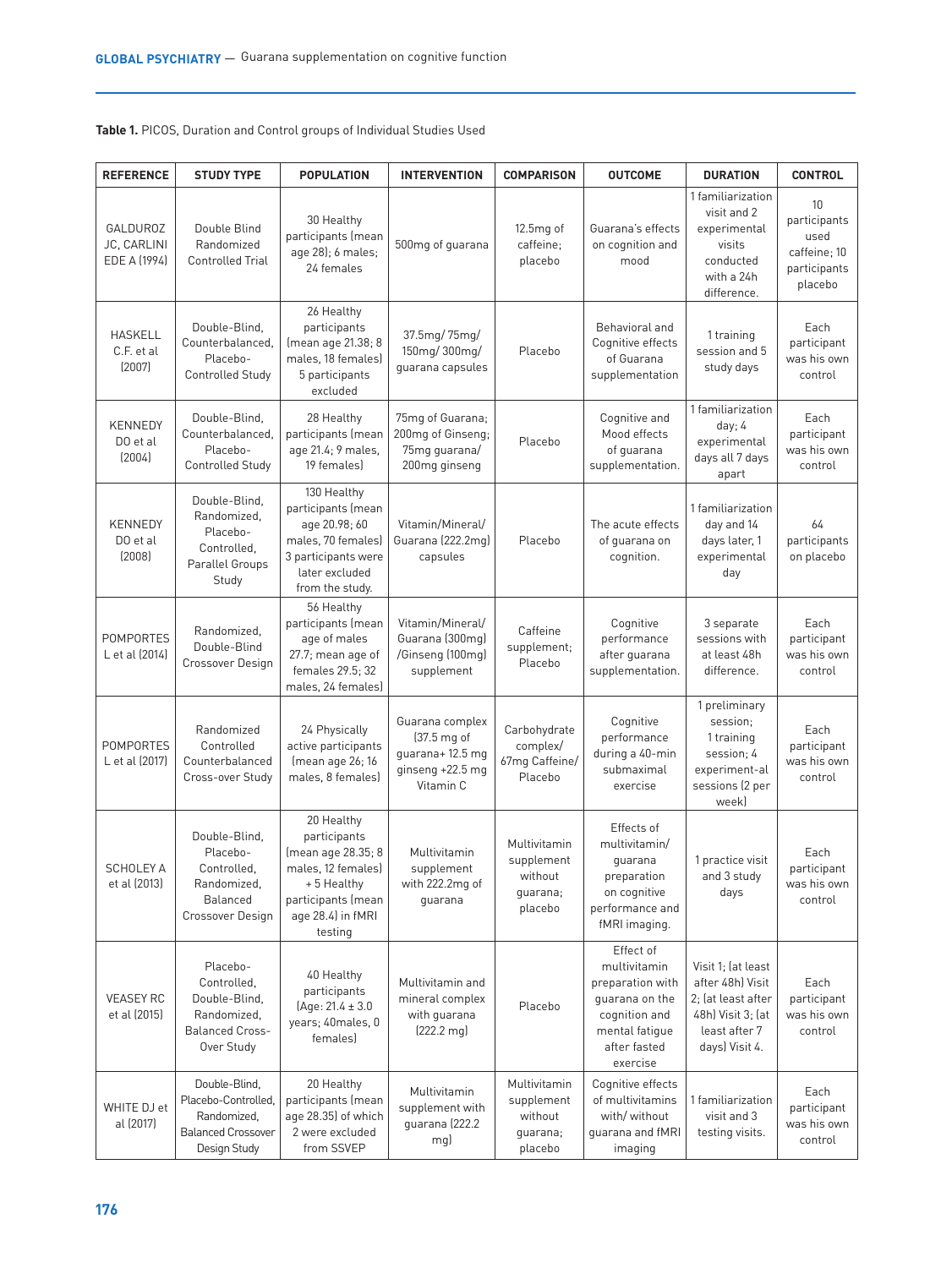$= 0.42$ ) and at 4 hours ( $p < 0.05$ ; d  $= 0.31$ ). Furthermore, at the picture recognition task, significant improvements were reported for the guarana treatment group in comparison with the placebo group at 1 hours ( $p < 0.05$ ;  $d = 0.43$ ), at 2.5 hours ( $p$ )  $< 0.05 d=0.55$ ) and at 4 hours ( $p < 0.005$ ;  $d = 0.83$ ). Finally, at the sentence verification task, statistically significant improvements were found for the treatment group in comparison with the placebo group at 2.5 hours ( $p = 0.001$ ;  $d = 0.59$ ), at 4 hours ( $p <$ 0.05;  $d = 0.36$ ) and at 6 hours ( $p < 0.05$ ;  $d = 0.35$ ). Haskell C.F. et al. (2007) reported statistically significant improvements at reaction time for the guarana treatment group in comparison with the placebo group on the delayed word recognition task  $(p = 0.021; 37.5 \text{ mg dose d} = 0.03; 75 \text{ mg dose d} = 0.37; 150 \text{ mg}$ dose  $d = 0.26$ ; 300 mg dose  $d = 0.15$ ). Veasey RC et al. (2015) reported a main effect of the guarana treatment for the picture recognition reaction time ( $p = 0.0496$ ;  $d = 0.40$ ) in comparison with the placebo. Kennedy DO et al. (2008) reported that the guarana treatment group performed faster at each post dose repetition of the RVIP task with the exception of the fifth in comparison with placebo (rep 1 p < 0.001, d = 0.33; rep 2 p < 0.001,  $d = 0.22$ ; rep 3 p < 0.05,  $d = 0.12$ ; rep 4 p < 0.001,  $d =$ 0.58; rep 5 p > 0.05 and at rep 6 p < 0.001, d = 0.37; repetitions 1–6  $p < 0.05$ ). Pomportes L et al. (2015) found improvements for reaction time at the go/no go task for the guarana group in comparison with the placebo group at the  $45<sup>th</sup>$  minute (p  $< 0.05$ ; d = 0.71), at the 60<sup>th</sup> minute (p  $< 0.05$ ; d = 1.02) and at the 90<sup>th</sup> minute ( $p < 0.05$ ; d = 1.21). Finally, Pomportes L et al. (2017) found a difference (81% likely effect) between guarana supplementation and placebo supplementation on the produced durations (reaction time) at the duration-production  $task (d = 0.38)$ .

#### **Accuracy of Performance**

Statistically significant improvements in the accuracy of performance were reported across studies. Kennedy DO et al. (2008) reported that accuracy of performance significantly improved for the guarana treatment group in comparison with the placebo group at the RVIP task for each of the post-dose repetitions. Specifically, at rep 1 ( $p < 0.001$ ; d = 0.27), at rep 2  $(p < 0.001; d = 0.31)$ , at rep 3  $(p < 0.001; d = 0.51)$ , at rep 4  $(p <$ 0.001;  $d = 0.58$ ), at rep 5 (p < 0.001;  $d = 0.53$ ), and at rep 6 (p  $(0.001; d = 0.37)$  [repetitions 1–6 (p  $(0.001)$ ]. Veasey RC et al. (2015) reported statistically significant improvement at the numeric working memory accuracy of performance ( $p = 0.001$ ;  $d = 0.71$ ) for the guarana treatment group in comparison with the placebo group. Statistically significant improvements for the guarana treatment group in comparison with the placebo group were reported by Haskell CF et al. (2007) at the accuracy of performance of the choice reaction time task ( $p = 0.03$ ; 37 mg

dose  $d = 0.39$ ; 75 mg dose  $d = 0.41$ ; 150 mg dose  $d = 0.13$ ; 300 mg dose d = 0.36). Finally, Kennedy DO et al. (2004) reported a reduction in accuracy of performance at the choice reaction time task was at 1 hour ( $p = 0.003$ ;  $d = 0.54$ ) and at 4 hours ( $p =$ 0.009;  $d = 0.42$ ) post-dose for the guarana treatment group, in comparison with the placebo group.

#### **Secondary Memory Factor**

Kennedy DO et al. (2004) and Haskell CF et al. (2007) reported statistically significant improvements at the Secondary Memory factor for the guarana treatment group in comparison with the placebo group. For this outcome, Kennedy DO et al. (2004) reported a p-value of  $0.002$  (d = 0.56) at 2.5 hours of testing, while Haskell CF et al. (2007) reported a p-value of 0.003 for the 75 mg dose and 0.03 for the 37.5 mg dose (Cohen's D could not be calculated).

#### **Serial of 3s and 7s**

At the Serial of 3s task Kennedy DO et al. (2004) found no effect on the total number of subtractions, but reported a significant reduction in errors during the task at 2.5 hours  $(p = 0.03; d = 0.54)$  and at 4 hours  $(p = 0.049; d = 0.36)$  for the guarana treatment group in comparison with the placebo group. At the Serial of 7s task, an increase in the total number of subtractions was achieved for the 75 mg guarana dose group at 1 hour ( $p < 0.001$ ;  $d = 0.2$ ), 2.5 hours ( $p = 0.05$ ;  $d = 0.63$ ), 4 hours ( $p = 0.011$ ;  $d = 0.44$ ) and at 6 hours ( $p = 0.012$ ;  $d = 0.50$ ), while accuracy of performance for the same dose, decreased, with this effect reaching significance at a single time point [4 hours ( $p = 0.032$ ),  $d = 0.42$ ]. Finally, Scholey A et al. (2013) found a statistically significant improvement ( $p = 0.006$ ) at the Serial of 3s task for both accuracy of performance and reaction time for the guarana treatment group, in comparison with the placebo group.

#### **Other Findings**

Kennedy DO et al. (2004) reported statistically significant improvements in Speed of Attention factor at 1 hour ( $p = 0.011$ ;  $d = 0.55$ ), 4 hours (p = 0.007;  $d = 0.39$ ) and at 6 hours (p = 0.025;  $d = 0.31$ ) post dose for the guarana treatment group in comparison with the placebo group. Speed of Memory factor showed statistically significant improvements at 1 hour  $(p = 0.043; d = 0.27)$ , at 2.5 hours  $(p = 0.0014; d = 0.17)$  and at 4 hours ( $p = 0.001$ ;  $d = 0.33$ ) and reached significance at 6 hours ( $p = 0.06$ ) post dose for the guarana treatment group in comparison with the placebo group. Haskell CF et al. (2007) reported statistically significant improvement at the numeric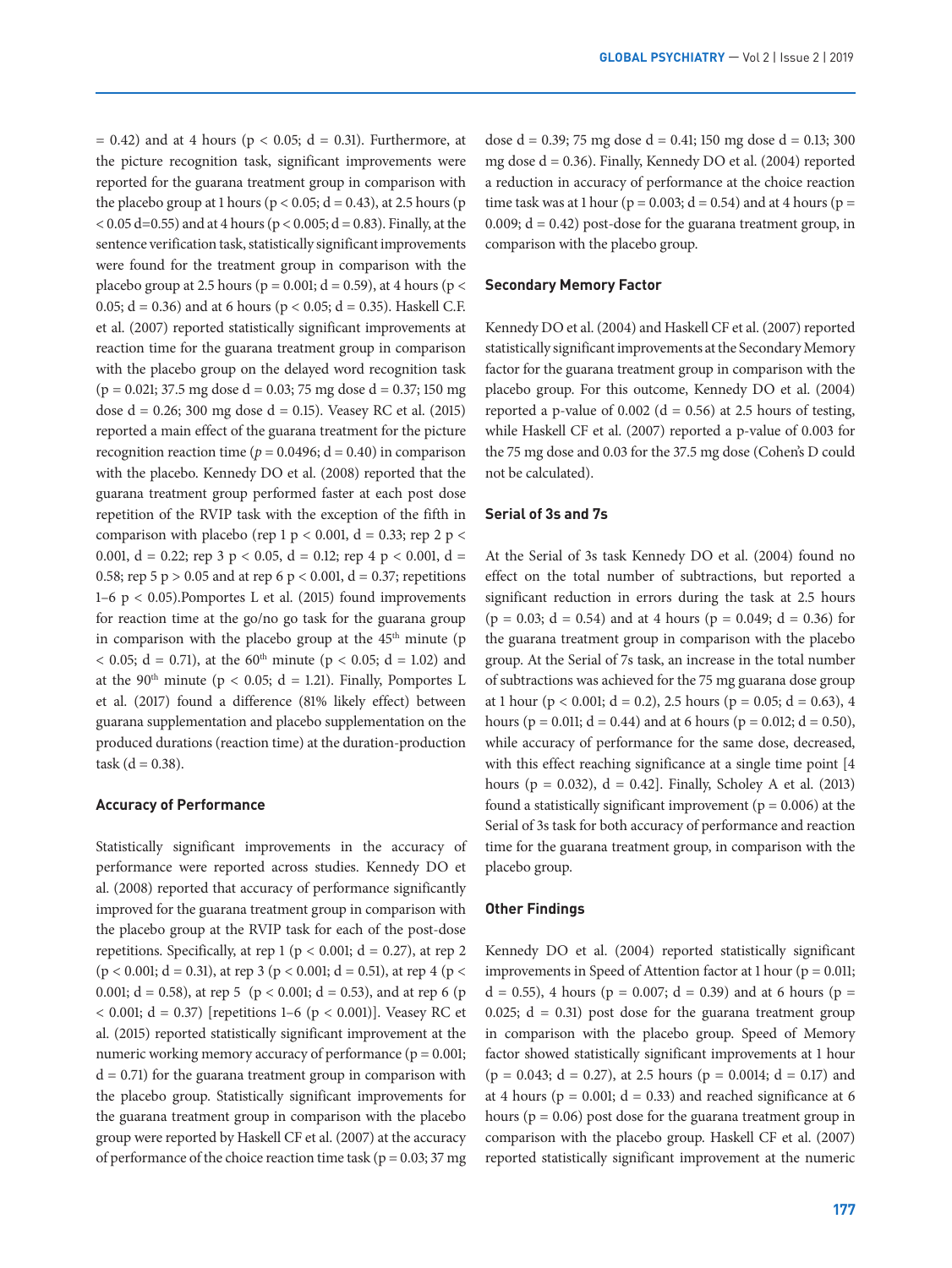working memory ( $p = 0.008$ ; 37.5 mg dose d = 0.1; 75 mg dose d  $= 0.2$ ; 150 mg dose d  $= 0.26$ , 300 mg dose d  $= 0$ ) and the delayed picture recognition (sensitivity index) ( $p = 0.001$ ; 37.5 mg dose  $d = 0.75$ ; 75 mg dose  $d = 0.57$ ; 150 mg dose  $d = 0.23$ ; 300 mg dose  $d = 0.006$ ) for the guarana treatment group in comparison with the placebo group. Pomportes L et al. (2017) found a difference (92% likely effect) in variance between guarana supplementation and placebo  $(d = 0.31)$ .

# **Functional Imaging of Participants Supplemented with Guarana**

 FMRI imaging was performed to assess the effects of guarana in the central nervous system. The use of fMRI on participants revealed that the multivitamin supplement with guarana produced greater activation of the right precentral gyrus, the left middle frontal gyrus, frontal medial gyri and the left and right superior parietal lobes in comparison with the multivitamin supplement without guarana for Scholey A et al. (2013). White DJ et al. (2017) reported that the guarana supplement led to greater phase advance across fronto-central regions, but this effect did not extend to the prefrontal regions, in comparison with the multivitamin supplement without guarana.

#### **Guarana versus Caffeine**

Five studies enabled us to evaluate the differences in cognitive enhancement between guarana and coffee. Haskell CF et al. (2007) and Kennedy DO et al. (2004) examined doses of guarana were the caffeine content of the herb was incapable of producing cognitive enhancing effects (75 mg or 37.5 mg of guarana, 10% caffeine < 9 mg of caffeine). Galduroz JC, Carlini EDE A (1994) examined the effects of 500 mg of guarana (2% caffeine; 10 mg of caffeine) in comparison with 12.5 mg of caffeine. Lastly, the studies of Pomportes L et al. (2017) and Pomportes L et al. (2014) were also used, as they compared guarana interventions with caffeine.Pomportes L et al. (2017) reported that the caffeine intervention produced shorter reaction times in comparison with the guarana/ multivitamin/ginseng intervention. While Pomportes L et al. (2014) reported that faster reaction time was observed at the guarana/ginseng complex at the  $60<sup>th</sup>$  minute of the go/no-go task, in comparison with caffeine. Furthermore, at the end of the task, mental fatigue was observed at the 120<sup>th</sup> minute for caffeine and at the  $150<sup>th</sup>$  minute for the guarana/ginseng intervention.

Galduroz JC, Carlini EDE A (1994) supplemented one group of participants with a 500 mg dose of guarana containing approximately 10 mg of caffeine and another group of participants with 12.5 mg dose of caffeine. None of the two groups showed significant improvements in cognitive tasks when compared with the placebo group.

Haskell CF et al. (2007) and Kennedy DO et al. (2004) both reported statistically significant improvements of performance at the Secondary Memory factor in comparison with the placebo (this effect was done at the 37.5 mg and 75 mg for Haskell CF et al. [2007] and at 75 mg for Kennedy DO et al. [2004]). Additionally, Kennedy DO et al. (2004) reported statistically significant improvements in speed of attention factor, speed of memory factor, reaction time at the digit vigilance task, the choice reaction task and the sentence verification task. Improvements were also found at the accuracy of performance at the serial of 3s task; while at the serial of 7s task, participants increased the total number of subtractions. Accuracy of performance at the same task decreased at 4 hours, and at the choice reaction time task, it was decreased at 1 hour and 4 hours.

All in all, the two studies by Pomportes L. et al. were thought to be useful for this comparison, but eventually, they were not conclusive. The study of Galduroz JC, Carlini, EDE A (1994) provided no evidence for a possible synergy between caffeine and other compounds found in guarana, as no significant outcome improvements were found from a high dose of guarana containing low doses of caffeine. On the other hand, results from Haskell CF et al. (2007) and Kennedy DO et al. (2004) tend to support the claim that cognitive enhancing effects of guarana are not solely attributed to the caffeine content of the herb, but to other compounds as well. These two studies report that guarana interventions with low doses of caffeine provided significant improvements in certain cognitive domains.

## **Results of Low Risk of Bias Studies**

In this section of the results, we present the findings of studies with a relatively low risk of bias. Studies included in this section of the results needed to have at least 4/7 'low risk' of bias grades at the Cochrane tool of assessing risk of bias. This criterion was set to ensure that > 50% of the potential biases across studies were eliminated. Furthermore, studies included in this section of the results also needed to use an intervention consisting solely of guarana or a guarana intervention with multivitamins. Randomized clinical trials using interventions with guarana and ginseng were not considered as low risk of bias studies even if the clinical trial was set in a manner to eliminate bias. Consequently, only the results of Kennedy DO et al. (2008), Scholey A et al. (2013) and Veasey RC et al. (2015) are presented in this section of the results.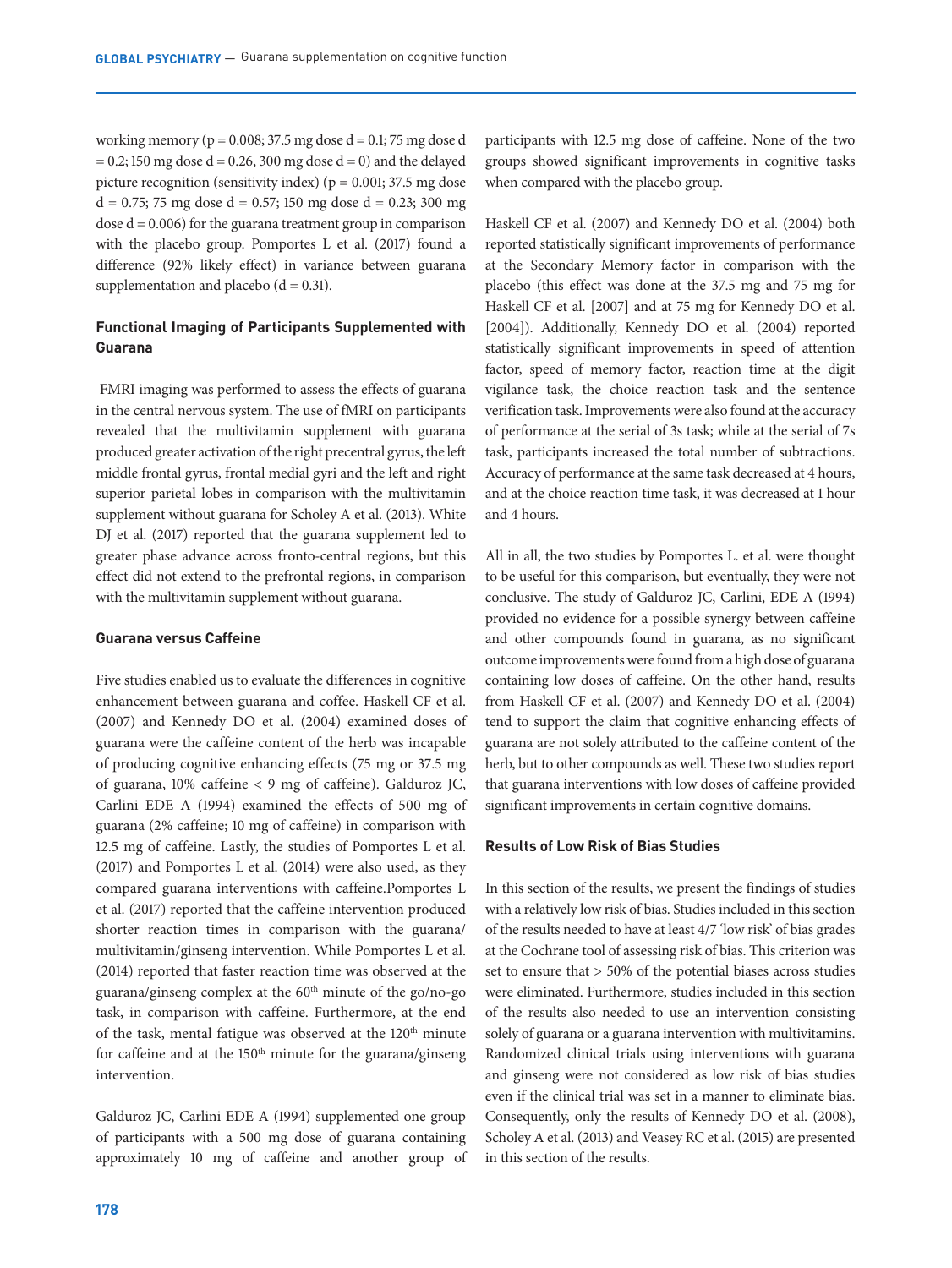All three studies used an intervention consisting of 222.2 mg of guarana (40 mg of caffeine), multivitamins and minerals.

All three studies found statistically significant improvements at reaction time and accuracy of performance. Specifically, Kennedy DO et al. (2008) reported that the guarana treatment group performed faster at each post dose repetition of the RVIP task with the exception of the fifth in comparison with placebo (rep 1 p < 0.001, d = 0.33; rep 2 p < 0.001, d = 0.22; rep 3 p < 0.05, d = 0.12; rep 4 p < 0.001, d = 0.58; rep 5 p > 0.05 and at rep 6 p < 0.001, d = 0.37; repetitions 1–6 p < 0.05). Veasey RC et al. (2015) reported a main effect of the guarana treatment for the picture recognition reaction time ( $p = 0.0496$ ;  $d = 0.40$ ) in comparison with the placebo, while Scholey A et al. (2013) found a statistically significant improvement ( $p = 0.006$ ) at the Serial of 3s task for both reaction time and accuracy of performance. Regarding accuracy of performance, Kennedy DO et al. (2008) reported that accuracy of performance significantly improved for the guarana treatment group in comparison with the placebo group at the RVIP task for each of the post-dose repetitions. Specifically, at rep 1 ( $p < 0.001$ ; d = 0.27), at rep 2 ( $p < 0.001$ ; d = 0.31), at rep 3 ( $p < 0.001$ ; d = 0.51), at rep 4 ( $p < 0.001$ ; d = 0.58), at rep 5 ( $p < 0.001$ ; d = 0.53), and at rep 6 ( $p < 0.001$ ;  $d = 0.37$ ) [repetitions 1–6 ( $p < 0.001$ )]. Veasey RC et al. (2015) reported statistically significant improvement at the numeric working memory accuracy of performance  $(p =$ 0.001;  $d = 0.71$ ) for the guarana treatment group in comparison with the placebo group. All in all, the three studies with a relatively low risk of bias indicate that guarana interventions with multivitamins and minerals may enhance the reaction time and accuracy of performance at tasks.

### **DISCUSSION**

To our knowledge, this is the first systematic review of controlled clinical trials for the effect of guarana (Paullinia cupana) on the cognition of young healthy adults. Our primary goal was to examine the effects of guarana on cognition. A secondary goal was to compare guarana with pure caffeine on the cognitive performance of young healthy adults.Regarding our primary outcome, a total of nine studies were used, the majority of which had an unclear or high risk of bias. Most of the studies found statistically significant improvements in reaction time and accuracy of performance at tasks. Two studies also found statistically significant improvements in the secondary memory factor. In order to clarify the results of our systematic review, we presented results from low risk of bias studies both at the main findings section, and individually. The three studies with a relatively low risk of bias used a multivitamin supplement with 222.2 mg of guarana. All three studies reported statistically

significant improvements in reaction time and accuracy of performance at cognitive tasks. All in all, guarana seems to improve the reaction time and the accuracy of performance at tasks, but these findings are not definite.For our secondary aim, a total of six studies were used. No firm results were found to support a potential synergy of compounds in the guarana herb, or to evaluate the comparison between guarana and caffeine. Specifically, two studies using multivitamin supplements with guarana and ginseng, while comparing them with pure caffeine, found contradicting results. A third study found no significant results for a high dose of guarana containing low doses of caffeine in comparison with a low dose of caffeine. Finally, two studies found statistically significant improvements in reaction time, accuracy of performance and at the secondary memory factor. Even though these 2 studies found positive results on the guarana-caffeine comparison, we must highlight that both studies are not randomized controlled trials, and thus, they most probably have a high risk of bias. All in all, no definite conclusions can be made for the comparison of guarana with pure caffeine and the potential synergy between guaranine and other compounds of the herb.

Our systematic review provides some evidence of the nootropic effects of guarana. This effect was limited only to the domains of reaction time and accuracy of performance. Furthermore, the results are not conclusive. Most of the studies included have a relatively high risk of bias, do not use interventions consisting solely of guarana and include a low number of participants (total participants included = 369; mean participants per study = 41). Thus, more research is needed to rigorously examine the effects of guarana on cognition. Future research should focus on providing high quality randomized controlled clinical trials, with a low risk of bias, a large number of participants and interventions consisting solely of guarana. Studies using guarana interventions with a low caffeine content or studies using comparisons with pure caffeine are also valuable.

#### **Limitations**

The main limitations of our review were set by the low quality of the individual studies included and the mixed interventions used by the included studies. Specifically, only 4 out of the 9 studies included in our review had a relatively low risk of bias. Biases across studies were assessed with the Cochrane tool of assessing risk of bias. Low risk of bias studies were defined as the studies scoring 'low risk of bias' in 4/7 points of the Cochrane scale. Only 4 studies met this criterion, all of which used mixed guarana interventions. Consequently, most of the studies included in our review have a relatively high risk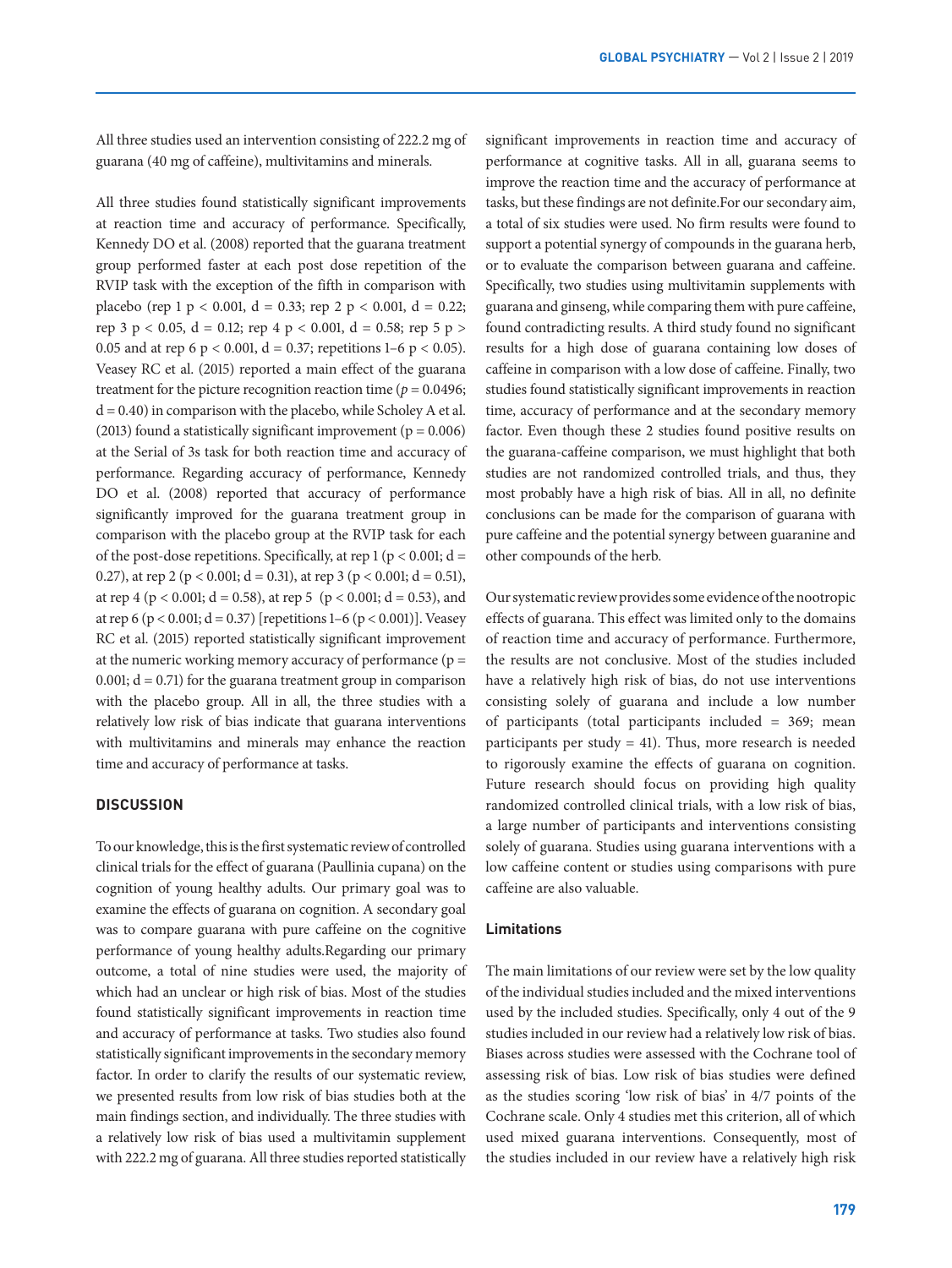of bias. Furthermore, the assessment of a potential synergy between guarana caffeine and other compounds in the herb or a comparison between caffeine with pure guarana was highly limited, as the studies available for this outcome also had a high risk of bias.Finally, we wished to perform a metaanalysis of the outcome results, but eventually this was not possible. Heterogeneity across studies deterred us from this goal. Firstly, there was heterogeneity of interventions across studies. Secondly, there was heterogeneity at the methods used to measure the study outcome across studies. Furthermore, some studies did not report the p-values or effect sizes of the measured outcomes. Finally, most of the included studies had an unclear or a high risk of bias. All of these factors deterred us from performing a meta-analysis of the results.

#### **CONCLUSION**

This systematic review was conducted out of pure interest for the effects of guarana on cognition. Our main goal was to assess the effects of guarana on the cognitive performance of young healthy adults. A secondary goal was to compare guarana with pure caffeine and to examine a potential synergy between guaranine and other compounds found in guarana.

The completion of the study revealed some positive findings on our first goal, but these findings were not conclusive. The findings for our second goal were significantly limited. Specifically, regarding guarana's effects on cognition; only certain cognitive domains showed improvement, such as reaction time, accuracy of performance and the secondary memory factor. For our second goal, no firm evidence was found to support a different behavioural profile of guarana in comparison with caffeine or a potential synergy between different compounds found in guarana.

We hope that this systematic review proves to be informative for the effects of guarana on cognition, and the comparison of guarana with caffeine. Future research should focus on providing high quality clinical trials with interventions consisting solely of guarana. Doses of guarana with a low caffeine content and comparisons with pure caffeine should also be used. We encourage further research of the herb and hope our systematic review fuels the interest of researchers towards guarana and herbal medicine.

#### **ACKNOWLEDGEMENTS**

No Acknowledgements.

#### **ETHICAL APPROVAL**

As no new data was collected for this study (systematic review), no ethical approval was necessary.

#### **INFORMED CONSENT**

As no new data was collected for this study (systematic review), no informed consent was required.

# **CONFLICTS OF INTEREST**

The authors declare no conflict of interest in conducting this review.

## **FUNDING**

This review did not receive any specific grant from funding agencies in the public, commercial or not-for-profit sectors.

#### **REFERENCES**

American Chemical Society 1155 Sixteenth Street, N.W. Washington, D.C. 20036 T [202] 872-6042 F [202] 872 4370 www. acs.org

BAGOT KS, KAMINER Y (April 2014). 'Efficacy of stimulants for cognitive enhancement in non-attention deficit hyperactivity disorder youth: a systematic review'. Addiction. 109 (4): 547–557

BEMPONG DK, HOUGHTON PJ, STEADMAN K (1993). 'The xanthine content of guarana and its preparations'. INT. J. Pharmacog. 31 (3): 175–81

BOLTON, SANFORD; NULL, GARY (1981). 'Caffeine: Psychological Effects, Use and Abuse'. Orthomolecular Psychiatry. 10 (3): 202– 211

'Botanical Aspects'. International Coffee Organization. (2011)

CAMBRIDGE DICTIONARY https://dictionary.cambridge.org/ dictionary/english/coffee

CAPPELLETTI S, DARIA P, SANI G, AROMATARIO M (2015) 'Caffeine: Cognitive and Physical Performance Enhancer or Psychoactive Drug?'. Current Neuropharmacology. 13 (1): 71–88.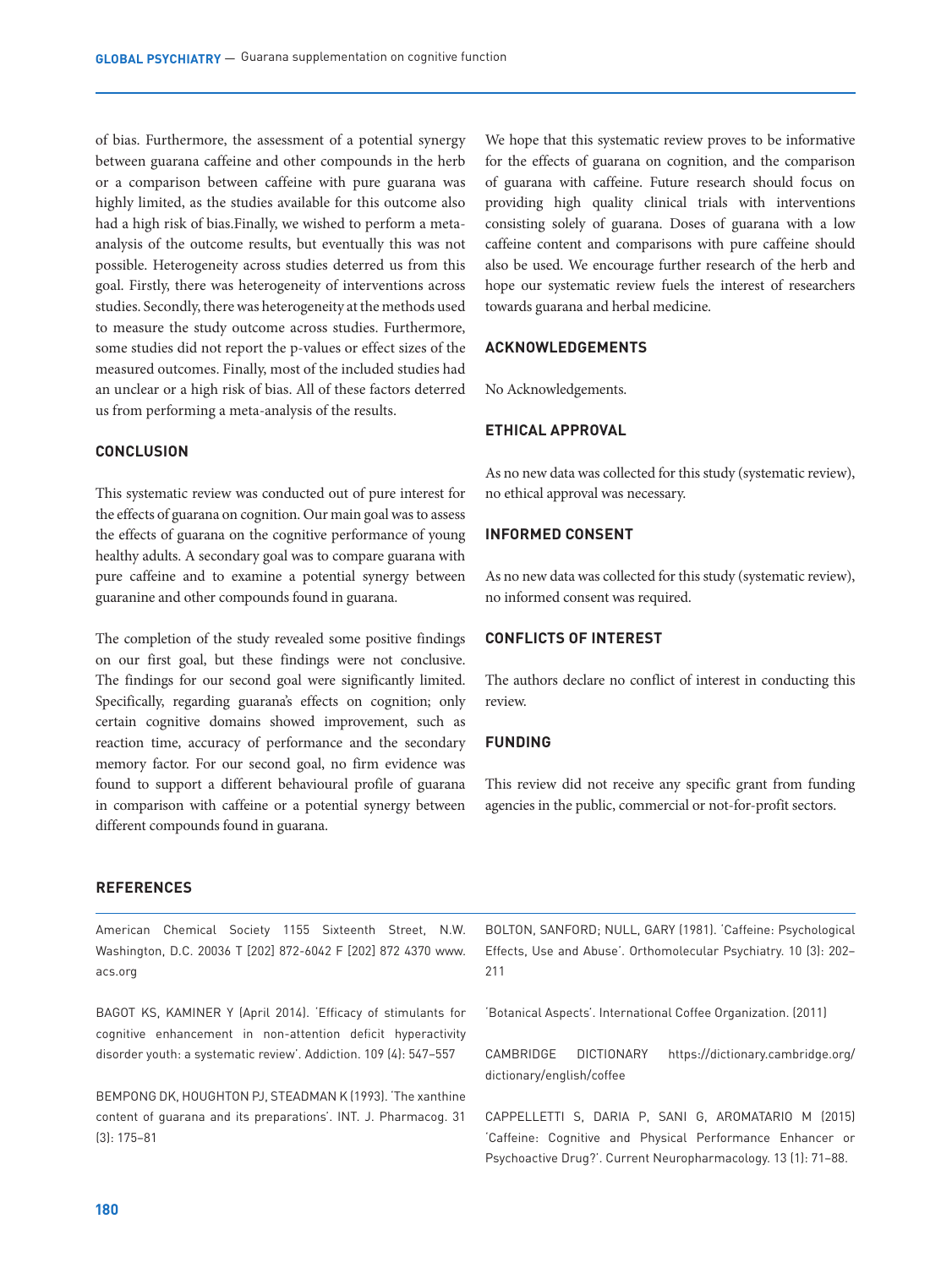Coffee: World Markets and Trade (PDF) United States Department of Agriculture-Foreign Agricultural Service June 16, 2017

DUCHAN E, PATEL ND, FEUCHT C, (2010) 'Energy drinks: a review of use and safety for athletes'. The Physician and Sportsmedicine 38(2):171–9

E-IMPORTS http://www.e-importz.com/coffee-statistics.php

ESPINOLA E., DIAS R., MATTEI R., CARLINI E. (1997) 'Pharmacological activity of Guarana (Paullinia cupana) in laboratory animals'. J. Ethonopharmacol. 55:223–229

FRATI P, KYRIAKOU C, DELI RIO A, MARINELLI E, VERGALLO GM, ZAAMI S, BUSARDO FP (JANUARY 2015) 'Smart drugs and synthetic androgens for cognitive and physical enhancement: revolving doors of cosmetic neurology'. Curr Neuropharmacol. 13 (1): 5–11

FROESTL W, MUHS A, PFEIFER A (2014). 'Cognitive enhancers (Nootropics). Part 1: drugs interacting with receptors. Update 2014'. Journal of Alzheimer's Disease. 2014;41(4):961–1019

Future Market Insights (fmi) (2016) 'Global Guarana Market Value to Increase for US\$ 3.4 Bn in 201 to US\$ 7.4 Bn by 2026, Driven by Growing Consumer Preferences for Energy Drinks.' (2016) https:// www.futuremarketinsights.com/press-release/guarana-market

GALDUROZ JC, CARLINI EDE A (1994) 'Acute effects of the PAULINIA CUPANA. "Guarana" on the cognition of normal volunteers.' Sao Paulo Med J. 1994 Jul-Sep; 112(3):607–11

GENG J, DONG J, NI H, LEE MS, WU T, JIANG K, WANG G, ZHOU AL, MALOUF R 'Ginseng for cognition.' 2010 Dec 8;(12) Cochrane Database Syst. Rev.

GRGIC J, TREXLER ET, LAZINICA B, PEDISC Z (2018) 'Effects of caffeine intake on muscle strength and power: a systematic review and meta-analysis'. Journal of the International Society of Sports Nutrition 15:11

GRIMA NA, PASE MP, MACPHERSON H, PIPINGAS A 'The effects of multivitamins on cognitive performance: a systematic review and meta-analysis.' J Alzheimers Dis. 2012;29(3):561–9

HASKELL C.F., KENNEDY D.O., MILNE A.L., WESNES K.A., SCHOLEY A.B. (2006) 'The acute behavioral effects of guarana'. Appetite 47:265

HASKELL C.F., KENNEDY D.O., WESNES K.A., MILNE A.L., SCHOLEY A.B. (2007) 'A double-blind, placebo-controlled, multidose evaluation of the acute behavioral effects of Guarana in humans'. J. Psychopharmacol. 21:65–70

HEISHMAN SJ, KLEYKAMP BA, SINGLETON EG (JUNE 2010). 'Meta-analysis of the acute effects of nicotine and smoking on human performance'/ Psychopharmacology. 210 (4): 453–69

HERRAIZ TOMAS, CHAPARRO CAROLINA 2006 'Human monoamine oxidase enzyme inhibition by coffee and β-carbolines norharman and harman isolated from coffee' Life Sciences. 78(8): 795–802

H. P. Rang M. M. Dale J. M. Ritter R. J. Flower G. Henderson 'Rang and Dale's Pharmacology'. 2012 7th edition Elvesier Inc. Unit 4 Chapter 47 Pages used:642–647

Jacob Cohen (1988) 'Statistical Power Analysis for the Behavioral Sciences' (2nd ed.), New Jersey: Lawrence Erlbaum Associates

Julian P T Higgins, Douglas G Altman, Peter C Gøtzsche, Peter Jüni, David Moher, Andrew D Oxman, Jelena Savović, Kenneth F Schulz, Laura Weeks, Jonathan A C Sterne, Cochrane Bias Methods Group Cochrane Statistical Methods Group 'The Cochrane Collaboration's tool for assessing risk of bias in randomised trials' BMJ 2011;343:d5928

Keith A. Wesnes 2000 'The value of assessing cognitive function in drug development' 2000 Sep; 2(3): 183–202. Dialogues Clin. Neurosci.

KENNEDY D.O., HASKELL C.F., WESNES K.A., SCHOLEY A.B. (2004) 'Improved cognitive performance in human volunteers following administration of Guarana (Paullinia cupana) extract: Comparison and interaction with Panax ginseng'. Pharmacol. Biochem. Behav. 79:401–411

KENNEDY DO, HASKELL CF, ROBERTSON B, REAY J, BREWSTER-MAUND C, LUEDEMANN J, MAGGINI S, RUF M, ZANGARA A, SCHOLEY AB (2008) 'Improved cognitive performance and mental fatigue following a multi-vitamin and mineral supplement with added guarana (Paullinia cupana)'. Appetite 2008 50(2-3):506–13

LIGUORI A., HUGHES J.R, GRASS J.A (1997) 'Absorption and subjective effects of caffeine from coffee, cola and capsules'. Pharmacol. Biochem. Behav 58:721–726

MOHER D, LIBERATI A, TETZLAFF J, ALTMAN DG, THE PRISMA GROUP (2009) 'Preferred Reporting Items for Systematic Reviews and Meta-Analyses: The PRISMA Statement.' Journal of Clinical Epidemiology 2009